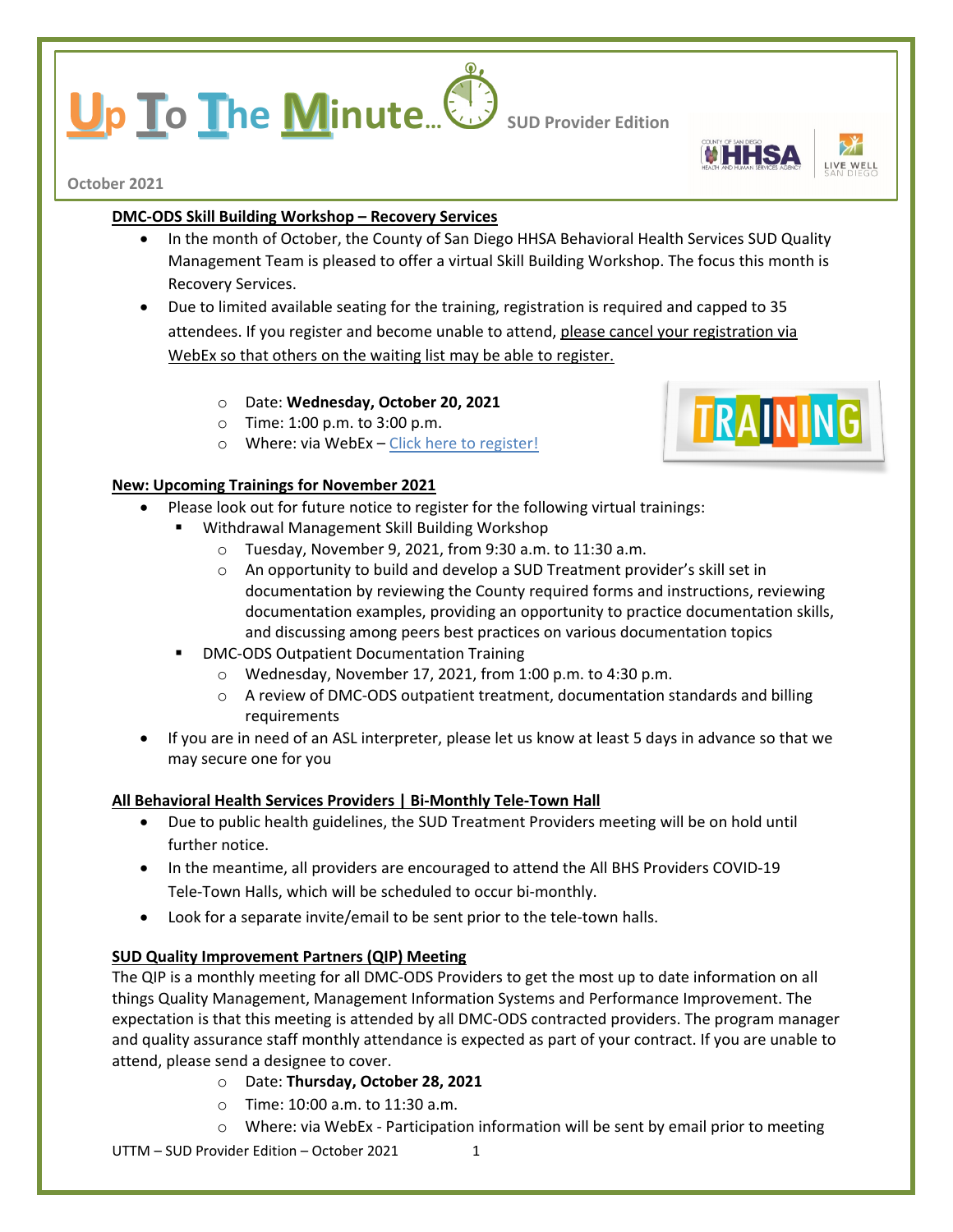# **New: Quality Review Council (QRC)**

BHS is seeking a licensed individual from the DMC-ODS system of care to be a member of the Quality Review Council.

- What is it?
	- $\circ$  The QRC is a group composed of family members, consumers, Advocacy representatives, providers, and County Quality Improvement staff.



- o The QRC reviews quality concerns about Mental Health and Substance Use programs such as grievances, customer satisfaction, access, etc. issues. Members may also suggest their own concerns about programs or the behavioral health system for consideration. The goal is to improve quality in our behavioral health system.
- The content of the meetings is confidential so the member must be able to respect and hold confidential all proceedings.
- When does it meet?
	- $\circ$  It meets 6 times a year; in odd months currently virtually. The last meeting of the calendar year always falls on Thanksgiving so that meeting is rescheduled to a different week.
	- $\circ$  The meeting dates are occasionally changed to meet specific needs—for example to review a plan or to meet with another group if needed. There is no regular meeting schedule for committees—meetings are held in response to issues which arise in the mental health and substance use disorder systems.
	- o Meeting materials are sent out to members by email prior to the meeting to the maximum degree possible, or handed out at the meeting, if in person, with an opportunity for discussion at the next meeting. Meetings are currently virtual.
- If interested, please email Liz Miles at [Elizabeth.Miles@sdcounty.ca.gov.](mailto:Elizabeth.Miles@sdcounty.ca.gov)

# **Reminder: Dependent vs Independent Living**

- Per CalOMS, information about a client's living status at admission and discharge is required. It is important to understand and explain each definition to the client while obtaining CalOMS information.
- **Dependent Living**: Clients living in a supervised setting such as, residential institutions, prison, jail, halfway houses or group homes and children (under age 18) living with parents, relatives, guardians or in foster care. NOTE – Recovery Residences and Sober Living should be considered "dependent" living.
- **Independent Living**: This includes individuals who own their home, rent/live alone, live with roommates and do not require supervision. These people pay rent or otherwise contribute financially to the cost of the home/apartment. This also includes adult children (age 18 or over) living with parents.
- When CalOMS questions are not understood or are not correctly defined for clients, the data obtained and reported to DHCS is incorrect. Refer to the [CalOMS Tx Collection Guide](https://www.dhcs.ca.gov/provgovpart/Documents/CalOMS_Tx_Data_Collection_Guide_JAN%202014.pdf) for additional information.

# **Reminder: Interim Services**

- QM is monitoring priority population waitlists reported via monthly DATAR and communicating with programs to confirm accuracy of reporting and confirm interim services took place.
- Programs shall be responsible for keeping records of interim services and documenting efforts for each client. Programs may be asked to provide evidence of interim services.
- For more information on Interim Services, see the [tip sheet](https://optumsandiego.com/content/dam/san-diego/documents/dmc-ods/monitoring/Interim_Services_-_updated_7-16-21.pdf) posted on the Optum site under the "Monitoring" tab.

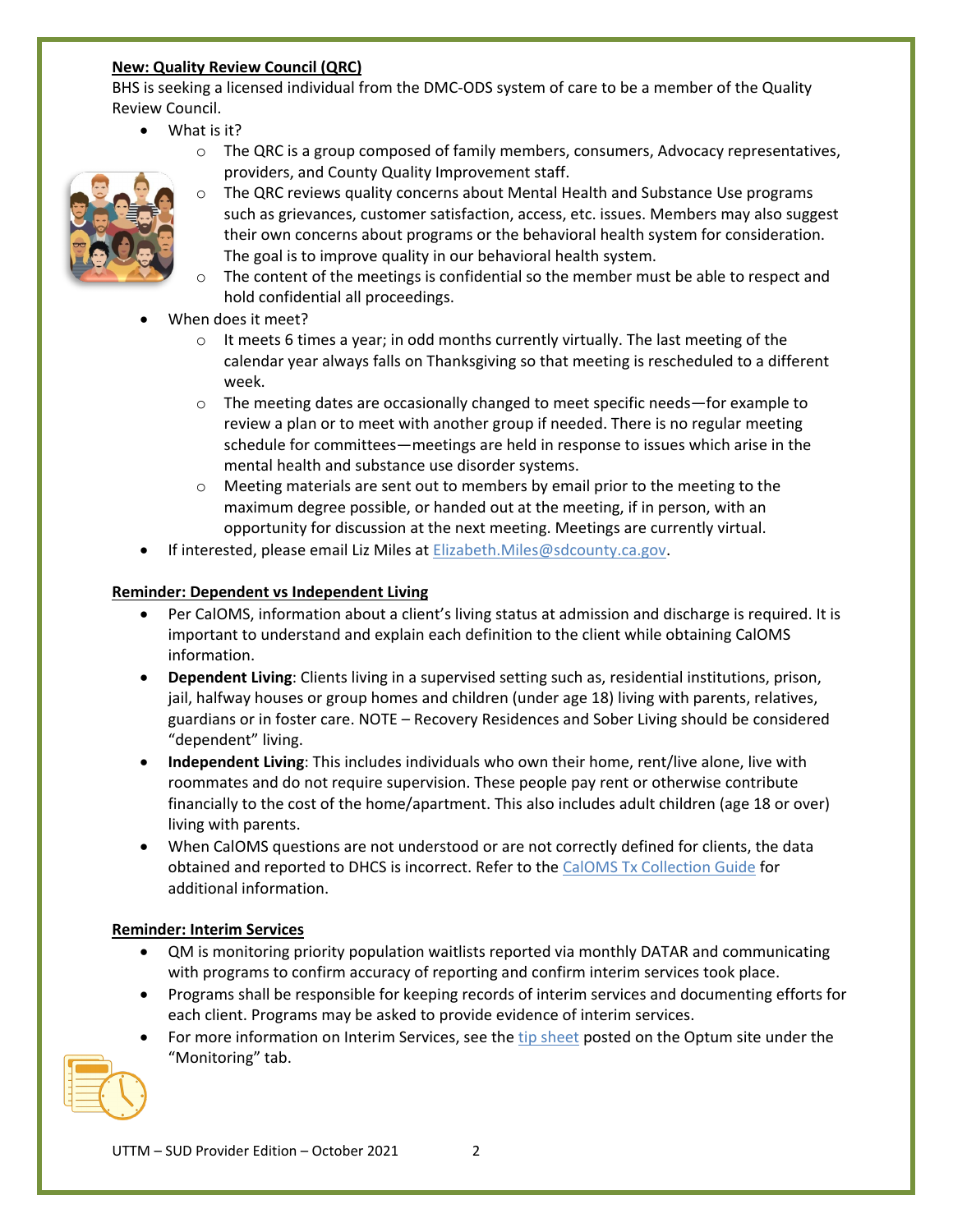#### **Reminder: Subcontracted Staff**

- Per the Drug Medi-Cal Billing Manual (available on the Optum website) subcontracted staff cannot provide and bill direct services:
	- $\triangleright$  "A Subcontractor shall not delegate its obligation to provide covered services or otherwise subcontract for the provision of direct patient/beneficiary services."
- If you have further staffing questions, please consult with your COR.

## **Update: Ongoing Optum Cleanup and Changes**

- QM is in the process of cleaning up and updating several tabs on the Optum site by removing and archiving outdated forms, communication, and documentation.
- The UTTM tab is now updated based on fiscal year and includes the monthly UTTM as well as a combined file for all UTTM's for the fiscal year.

## **UTTM Tip of the Month**



- Any documentation that requires a signature must include a date with the signature. Neither the signature, nor the date can be pre-printed. By signing and dating the document, you are verifying that what is on the document has been reviewed and is accurate/correct.
- Effective 11/1/2021, programs will begin incurring disallowances for documents that have preprinted dates with signature. Disallowances will apply to services rendered on/after 11/1/2021. This includes (but is not limited to), progress notes, group sign in sheets, treatment plans, DDN's.

#### **Management Information Systems (MIS)**

#### **New: Telehealth and Telephone Services effective Nov 1, 2021**

- According to state requirements Telephone and Telehealth specifiers must be added to claims effective 11/1/21.
- On the Encounter "Service" drop down menu, user will see additional services specifically for Telehealth and Telephone easily identified by the word telehealth or telephone as part of the description.
- DHCS will be utilizing this data to inform future policy and recommendations surrounding telehealth.

## **Reminder: Emergency Department Referred Tracking**

- If a client is being referred from the Emergency department, the Contact Screen must be marked YES under "ER Dept Referred" field as seen below.
- This field is for client self-report and should be checked against the referrals that come directly from the ER.

| Initial Contact Date | m.                          |   | Status in Progress      |  |
|----------------------|-----------------------------|---|-------------------------|--|
|                      |                             |   | Created Date            |  |
|                      | Facility Main Facility      | ٠ | Contact Method          |  |
| Contact Reason       |                             |   | Source of Referral      |  |
| If Other, Specify    |                             |   | Requestor Name          |  |
|                      | Call Taker Emerson, Cynthia |   | Requestor Phone #       |  |
| Location             |                             |   | <b>ER Dept Referred</b> |  |
| Contact Made By      |                             |   |                         |  |

#### **Client Address Requirement**

- Client address should be collected and entered as part of the client profile.
- If the client does not have an address, the facility address should be used.
- Coming Soon system will not allow a client profile to be saved if missing the client address.

#### **NPI # Facility Treatment Site**

- Each facility treatment site must have its own unique NPI#.
- NPI# cannot be reused from one site to the next.

 $UTTM - SLID$  Provider Edition – October 2021 3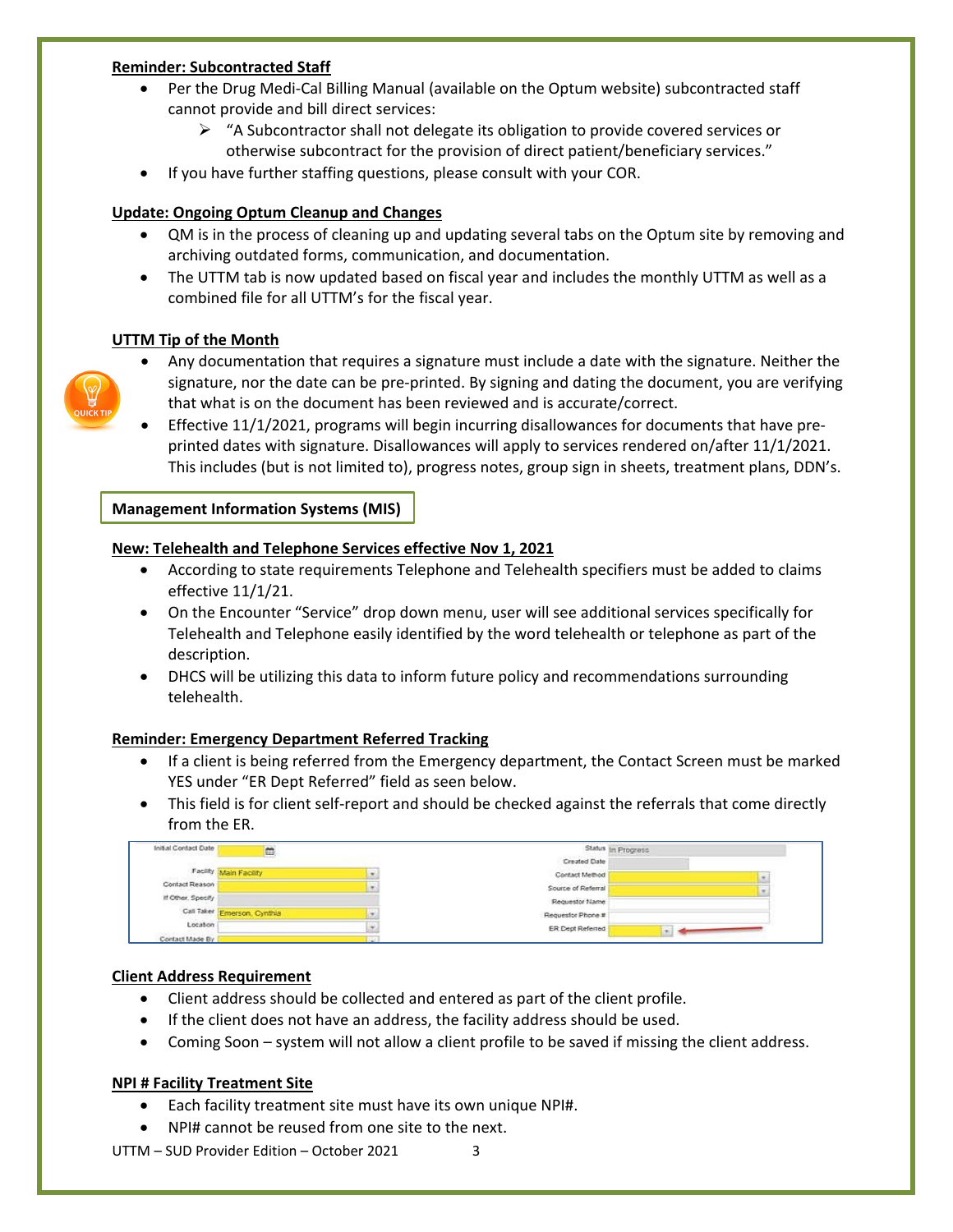#### **CalOMS Reminder for all Providers**

- There has been an increase in the Error 560
- As a refresher: **Error 560** 
	- o **Description:** Re-submission of Admission record is prohibited because there is a matching discharge or annual update that already exist.
	- o **How this error occurs:** A correction or change is made to the Client Profile or CalOMS Admission when the client already has a CalOMS Discharge or CalOMS Annual Update submitted
	- o **Prevention:** Provider should email the SUD Support desk.

**[SUD\\_MIS\\_Support.HHSA@sdcounty.ca.gov](mailto:SUD_MIS_Support.HHSA@sdcounty.ca.gov)** if corrections or changes are being made to the Client Profile or CalOMS Admission record in SanWITS - this will allow the MIS team to make needed changes to the state upload.

## **Group Errors Reminder**

- When creating group sessions, always refer to the group sign-in sheet before marking clients present for the session
- Clients should not be removed or added after creating the encounters from the group



- **Important:** If mistakes are made, there is a sequence of steps needed in order to make the corrections to the group. If the steps are not completed in order, and all steps taken, the result will be over- billing to the state.
- Contact SUD Support for instructions or assistance **[SUD\\_MIS\\_Support.HHSA@sdcounty.ca.gov](mailto:SUD_MIS_Support.HHSA@sdcounty.ca.gov)**

## **SanWITS Assessments – New Feature**

- Delete option has been added to all assessments that are in progress (Not Signed).
- Remember to review assessments thoroughly before signing deletion option is not available for assessments signed/finalized.

| $\circ$                                |                 |                      | <b>■ SSRS Reports</b>   ● Snapshot     |
|----------------------------------------|-----------------|----------------------|----------------------------------------|
| Q Adult Initial Level of Care Search   |                 |                      |                                        |
| Search<br>Advanced Search              |                 |                      | Create New Adult Initial Level of Care |
| Search.                                |                 |                      | Search                                 |
| <sup>#</sup> Showing 1-1 of 1          | Previous 1 Next | Select Columns III - | Select View <b>in H</b><br>团           |
| <b>Assessment Date</b>                 | Interviewed By  |                      | <b>Status</b>                          |
| $\overline{\phantom{a}}$<br>07/01/2021 | LPHA-OP.        |                      | In Progress                            |
| View<br>Edit<br>Delete                 | Previous 1 Next |                      |                                        |
|                                        |                 |                      |                                        |

• For **Tx plans** in progress, continue to contact SUD support for deletions [SUD\\_MIS\\_Support.HHSA@sdcounty.ca.gov](mailto:SUD_MIS_Support.HHSA@sdcounty.ca.gov)

## **SanWITS Quarterly Users Group Meeting – Let's Get Together!**

- Purpose of the Users Group review and educate State Reporting for CalOMS, ASAM, and DATAR, SanWITS updates, changes in system requirements, Billing & QM updates for the users.
	- o Next meeting: **Monday, Oct 18, 2021, at 9:00 a.m. – 11:00 a.m.**
	- o RSVP please, WebEx invite will be sent
	- o At least one representative from each facility is highly recommended
	- $\circ$  Quarterly meetings are expected to occur on the 3<sup>rd</sup> Monday each quarter Jul, Oct, Jan, Apr
	- o ASL Interpreters have been requested for each meeting
- **We welcome and encourage you to send us agenda items to be covered during our meetings** [SUD\\_MIS\\_Support.HHSA@sdcounty.ca.gov](mailto:SUD_MIS_Support.HHSA@sdcounty.ca.gov)

 $UTTM - SLID$  Provider Edition – October 2021  $4$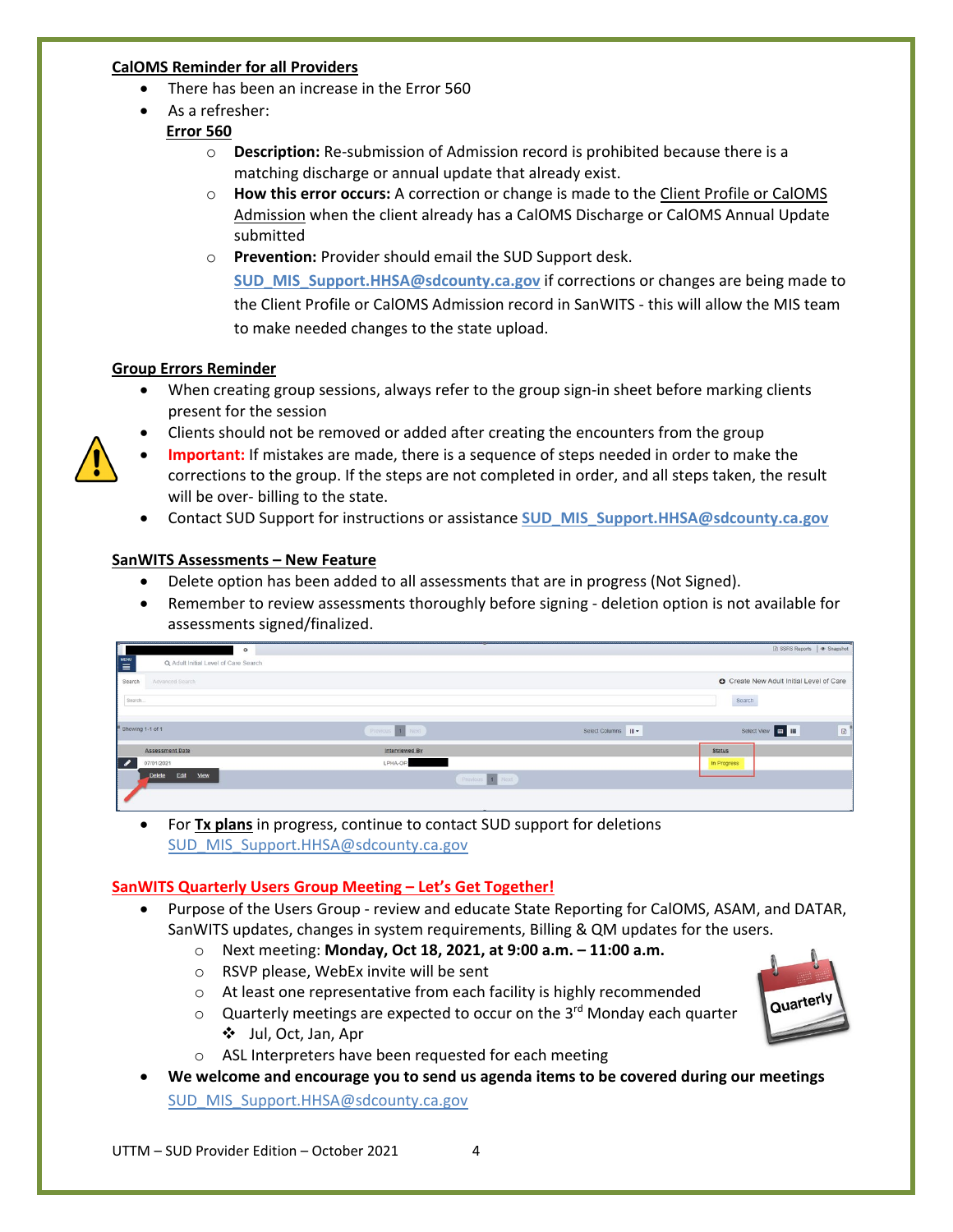#### **Billing Unit - SanWITS Billing Classes**

- As most of us are still adjusting to remote work, we're also learning new ways to continue servicing our customers. The SUD Billing Unit will continue conducting the billing training online.
- Our team will send an email to all programs to inquire what web conferencing platform or application you use for audio and/or video conferencing or training. Currently, the Billing Unit uses the Microsoft Teams application.
- Also, to schedule your billing training or if you have billing questions, please call our main line: 619-338-2584. You can also email us at [ADSBillingUnit.HHSA@sdcounty.ca.gov.](mailto:ADSBillingUnit.HHSA@sdcounty.ca.gov)
- Prerequisite required: SanWITS lntro to Admin Functions training and one of the following encounter trainings – 1) Residential -Bed Management & Encounters training, or 2) Outpatient/OTP Group Module & Encounters training

# **SanWITS Virtual Trainings Provided**

- Register online with RegPacks at: <https://www.regpack.com/reg/dmc-ods>
- Registration will close 7 days prior to the scheduled class date in order to allow time for individual staff account setups and other preparation needed.
- Attendees for Virtual Training will receive an email on the morning of training between 8:30 a.m. – 8:45 a.m.
	- $\circ$  Trainer email with training materials, resources, and specific instructions for virtual class
	- $\circ$  If staff do not receive emails by 9:00 a.m., email sdu sdtraining@optum.com to get the issue resolved.
- Type of Training Classes:
	- 1. SanWITS Intro to Admin Functions (IAF) SanWITS functions that are applicable to All program types
	- 2. Residential Facilities Bed Management & Encounter Training
	- 3. Outpatient / OTP Facilities Group Module & Encounters Training
	- 4. SanWITS Assessments (SWA)– designed for direct service staff who complete Diagnostic Determination Note (DDN), Level of Care (LOC)assessments, Discharge Summary, and Risk and Safety Assessment
	- 5. SanWITS Treatment Plan (STP) -designed for direct service staff who complete and/or finalize Treatment Plans (prerequisite SWA training)
- **All required forms are located on the "Downloadable Forms" tab. Note: If the 3 forms are not fully processed by MIS 7 days prior to the scheduled training, staff will not be able to attend training regardless of receiving training confirmation.**
- All credentials and licenses will be verified with the appropriate entities for SanWITS access**.**
- Upon completion of training, competency must be shown in order to gain access to the system. If competency is not achieved, further training will be required.
- **Staff are highly recommended to read the training packet thoroughly before entering information into the Live environment.**
- Please remember, if unable to attend class, cancel the registration as soon as possible.

# **SUD Billing Unit**

# **Billing Unit Reminders/Announcements:**

- I. DMC claim batches are due to the County every 10th of the month. Please ensure to review your Encounter Data and your Claim Item List Reports prior to releasing and batching your claims.
- II. Providers must perform a monthly review of the claims in "hold" status. Please run the Medi-Cal eligibility verification for DMC claims that you will bill retroactively. For further assistance on retroactive or late billing, please contact the [ADSBillingUnit.HHSA@sdcounty.ca.gov.](mailto:ADSBillingUnit.HHSA@sdcounty.ca.gov)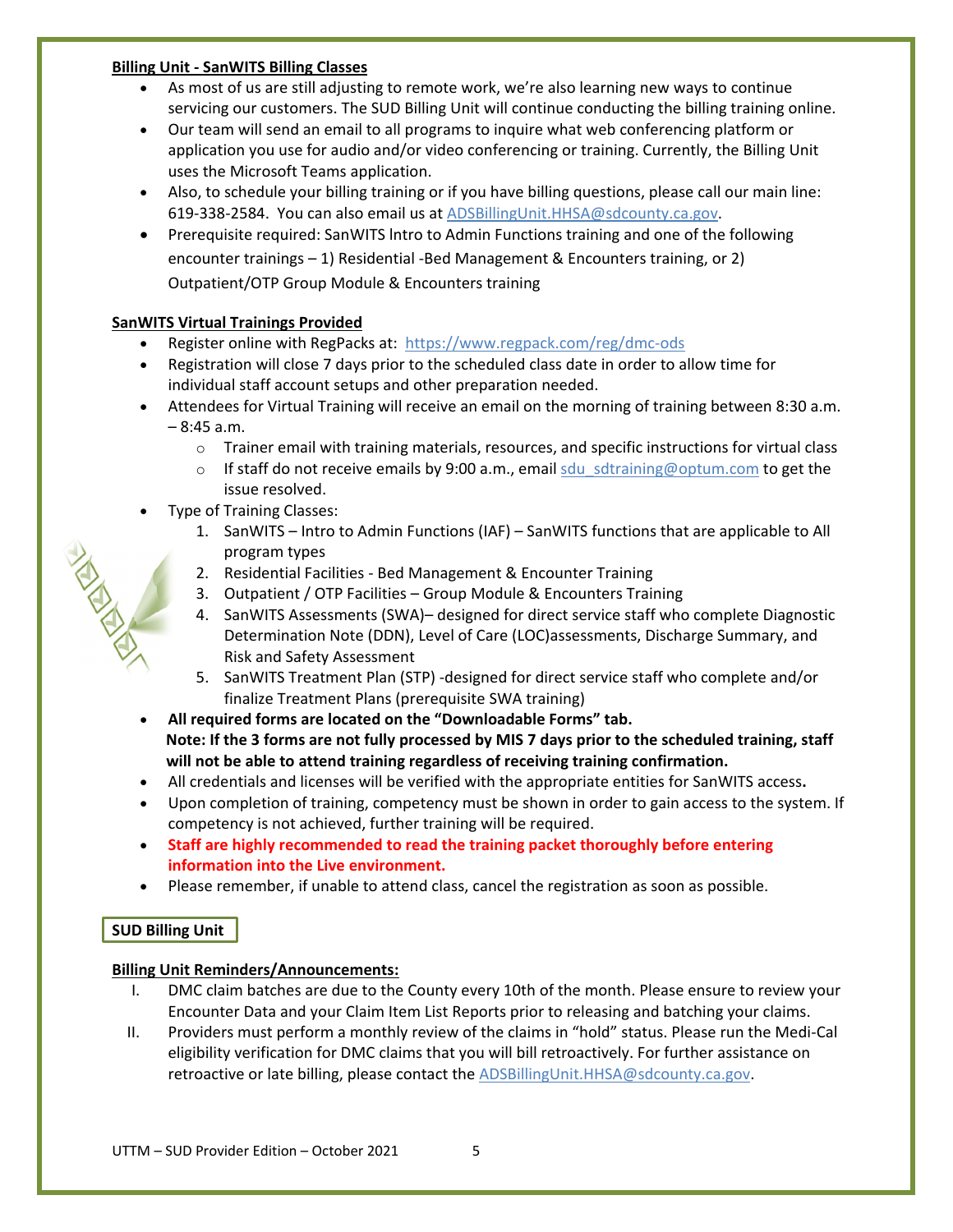- III. For **OTP Medi-Medi clients**: Some Medi-Cal eligibility reports contain a Medicare HIC # or Health Insurance Claim Number. But when you read the **Eligibility Message** section, it shows that client is full-scope Medi-Cal (no Medicare or Other Health Coverage).
	- Please see sample below:

| Service Date:<br>07/01/2020                                        | Subscriber Birth Date: | <b>Issue Date:</b><br>06/22/2021                                                                                                                         |  |  |  |
|--------------------------------------------------------------------|------------------------|----------------------------------------------------------------------------------------------------------------------------------------------------------|--|--|--|
| Primary Aid Code:<br>60                                            |                        | First Special Aid Code:                                                                                                                                  |  |  |  |
| Second Special Aid Code:                                           |                        | Third Special Aid Code:                                                                                                                                  |  |  |  |
| Subscriber County:<br>37-San Diego                                 |                        | <b>HIC Number:</b>                                                                                                                                       |  |  |  |
| Trace Number (Eligibility Verification Confirmation (EVC) Number): | 1874K45W8Q             |                                                                                                                                                          |  |  |  |
| Eligibility Message:<br>HEALTHCARE: MEDICAL CALL (888)665-4621.    |                        | SUBSCRIBER LAST NAME WILL EVC #: 1874K45W8Q, CNTY CODE: 37, PRMY AID CODE: 60.<br>MEDI-CAL ELIGIBLE W/ NO SOC/SPEND DOWN. HEALTH PLAN MEMBER: PHP-MOLINA |  |  |  |

• If this is the case, Medicare may deny the claim with PR-31 or Patient cannot be identified as insured.

| 0701 070120 58 42067<br>CNTL #:<br>55089273                        |                                        | 217.82             | 0.00.                      | 0.00<br>217.82     | 0.00             | 0.00<br>03    |
|--------------------------------------------------------------------|----------------------------------------|--------------------|----------------------------|--------------------|------------------|---------------|
| w<br>217.82<br>217.82<br>PT RESP<br>CARC<br>ADJ TO TOTALS: PREV PD | <b>CLAIM TOTALS</b><br><b>INTEREST</b> | 217.82<br>0.00     | 0.00<br>LATE FILING CHARGE | 0.00<br>0.00       | 0.00<br>XET      | 0.00<br>0.00  |
| <b>REND-PROV</b><br>SERV-DATE<br>POS FD-PROC/MODS<br><b>RARC</b>   | $PD-MOS$<br>SUB-NOS                    | BILLED<br>SUB-PROC | ALLOWED<br><b>GRP/CARC</b> | DEDUCT<br>CARC-AM7 | COINS<br>YD1-OLX | PROV-PD<br>BS |

• We recommend that you pay attention to the Eligibility Message as well when verifying the client's eligibility or benefits. If the response does not include to "bill Medicare Part A, B or C" but there's a HIC # available, then please try billing the services directly to DMC.

#### **Notes:**

- $\triangleright$  Please contact the SUD Billing Unit if you encounter a similar scenario (above) but Medicare has approved or paid the services.
- $\triangleright$  We appreciate your time and effort in sharing your OTP Medicare billing experiences with us. The more information we know, the more we can assist you with the process.

## IV. Medicare Advantage Plan (Medicare C or Risk).

OTPs are required to bill Medicare Part C. Please contact the insurance company if you have not received any claim status or Explanation of Benefits after 45 days of submitting the claims. If you still have not received a response and it has been over 90 days, please submit any supporting evidence t[o ADSBillingUnit.HHSA@sdcounty.ca.gov](mailto:ADSBillingUnit.HHSA@sdcounty.ca.gov) to prove the services have been billed and a follow-up contact was made so we can cross the services to Medi-Cal.

#### **Reminder: For general information on COVID-19**

Including the current case count in San Diego County, preparedness and response resources, and links to information from the California Department of Public Health (CDPH), Centers for Disease Control and Prevention (CDC), and the World Health Organization (WHO), please visit th[e County of San Diego COVID-](https://www.sandiegocounty.gov/coronavirus.html)[19 webpage.](https://www.sandiegocounty.gov/coronavirus.html)

> For local information and daily updates on COVID-19, please visit **[www.coronavirus-sd.com.](http://www.coronavirus-sd.com/)** To receive updates via text, send **COSD COVID19** to **468-311.**

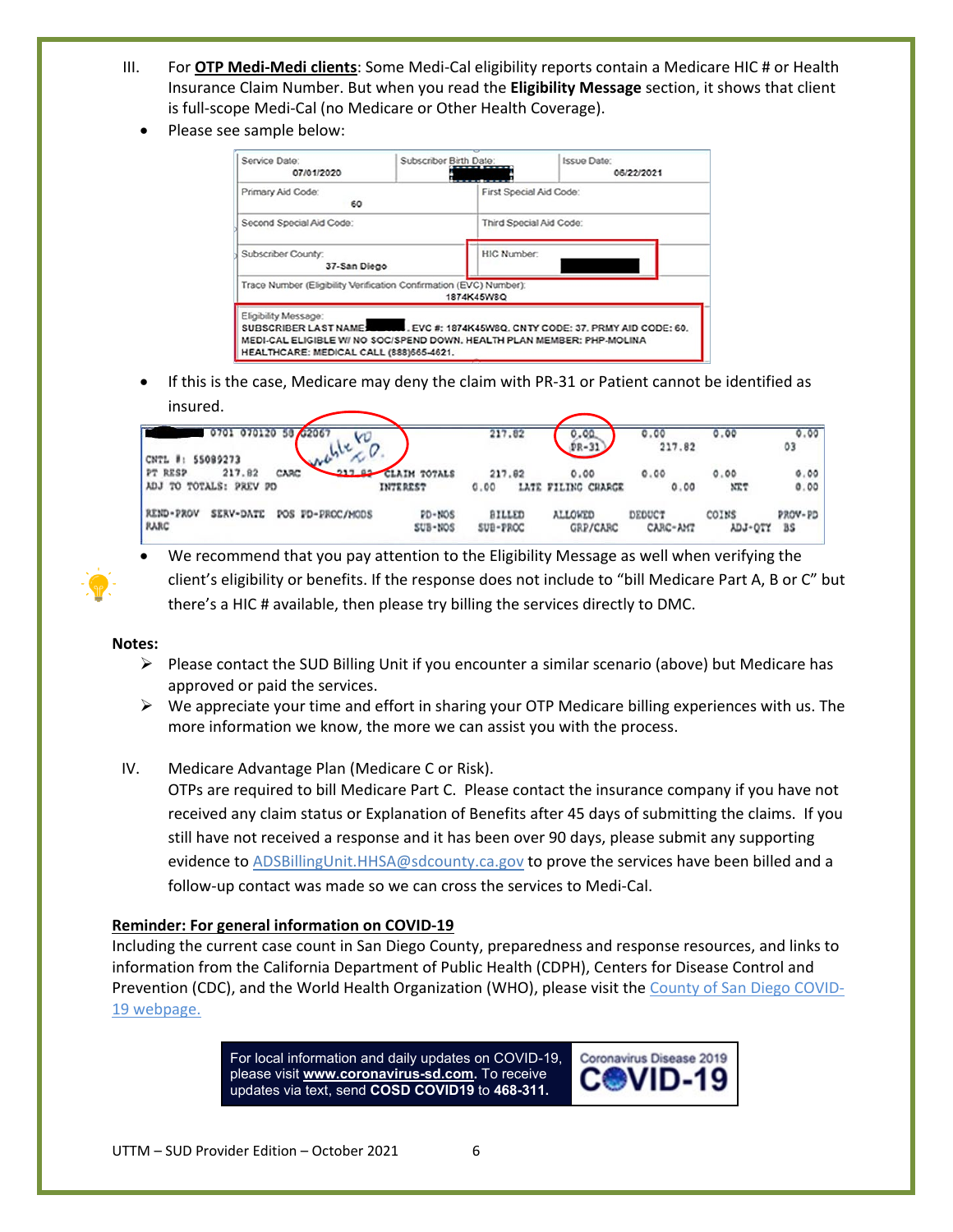#### **Reminder: DHCS COVID-19 Response Resources**

The California Department of Health Care Services (DHCS) has frequently updated resources regarding provision of Behavioral Health Services during the COVID-19 crisis. For more information, visit the DHCS COVID-19 Response page at[:https://www.dhcs.ca.gov/Pages/DHCS-COVID%E2%80%9119-response.aspx](https://www.dhcs.ca.gov/Pages/DHCS-COVID%E2%80%9119-response.aspx) 

## **Reminder: COVID-19 | Behavioral Health Services (BHS) Provider Resources**

- Behavioral Health Services (BHS) is committed to keeping our providers updated with emerging information related to the Coronavirus Disease 2019 (COVID-19) response.
- Follow the link to access the [BHS Provider Resources Page](https://www.sandiegocounty.gov/content/sdc/hhsa/programs/bhs/BHSCOVID19Information.html?cq_ck=1584750268972.html) which is updated regularly with the most recent communications and resources that have been sent to BHS providers.

## **Communication**

 $\omega$ 

- Billing questions? Contact[: ADSBillingUnit.HHSA@sdcounty.ca.gov](mailto:ADSBillingUnit.HHSA@sdcounty.ca.gov)
- SanWITS questions? Contact[: SUD\\_MIS\\_Support.HHSA@sdcounty.ca.gov](mailto:SUD_MIS_Support.HHSA@sdcounty.ca.gov)
- DMC-ODS Standards/SUDPOH/SUDURM questions? Contact[:QIMatters.hhsa@sdcounty.ca.gov](mailto:QIMatters.hhsa@sdcounty.ca.gov)

**Is this information filtering down to your counselors, LPHAs, and administrative staff? Please share the UTTM – SUD Provider Edition with your staff and keep them** *Up to the Minute***!** Send all personnel contact updates to **[QIMatters.hhsa@sdcounty.ca.gov](mailto:QIMatters.hhsa@sdcounty.ca.gov)**

UTTM – SUD Provider Edition – October 2021 7